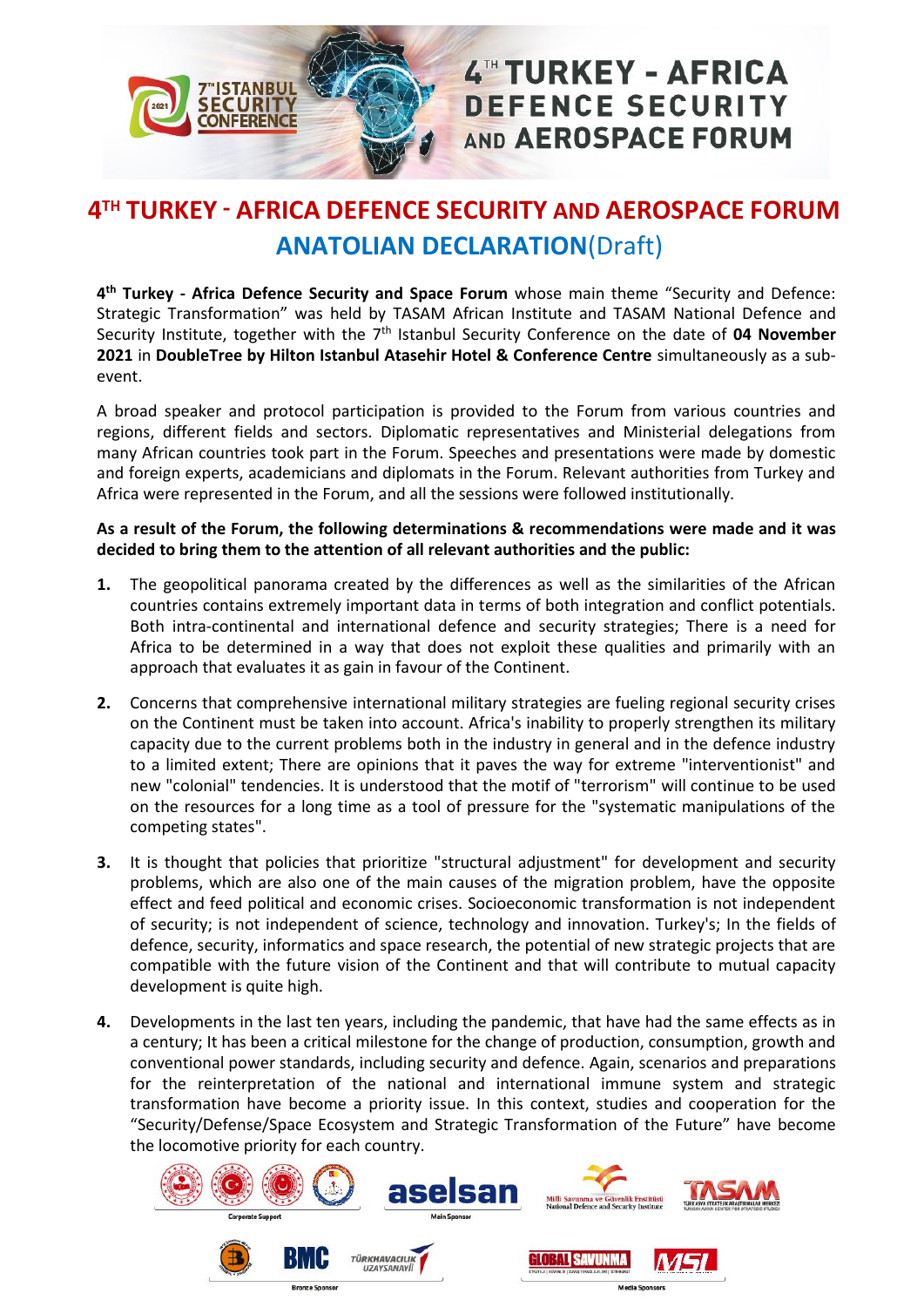

- **5.** In relations that have reached the stage of "Strategic Partnership", Turkey's; It is important that actors such as the USA and the EU, especially China, carefully observe their activities in the Continent and develop their strategic policies with a reflex open to multilateral negotiations.
- **6.** The climate problem is one of the biggest problems of our time. According to the IPCC (Intergovernmental Panel on Climate Change) report, warming in the atmosphere and ocean systems can be seen as a product of human beings. The increase in the melting rate of the Antarctic and Greenland glaciers is a visible example of climate change. These temperatures can cause major problems on the ecosystem and especially threaten human health and the health of other living species. Looking at the IPCC report, it is expected that the melting of polar glaciers will accelerate further and thus the global water cycle will change. In addition to these, changes in expected drought and humidity values in many regions threaten human health and life in particular. When these factors are in question, climate can be counted at the beginning of the reasons for migration, but when the definition of the concept of "refugee" used for people who have migrated is examined, it is seen that the force majeure caused by climatic conditions is not mentioned. British Environmentalist Prof. Norman Myers determined as a result of his analysis that 200 million people will be immigrants in 2050 due to changing climatic conditions.
- **7.** Since the factors that cause climatic migration to vary, the solutions to the problem are also different. Employment resources based on green economy and blue economy values should be created in places that are affected by climate change and make a living from agriculture and animal husbandry; Concrete steps such as international coordination efforts, strengthening early warning systems, legislation and infrastructure studies should be taken to reduce migration due to natural disasters that may occur as a result of climate change. To solve the problems, states and international organizations rather than individuals need to take new political and structural decisions with ecological philosophy and put them into practice urgently.
- **8.** One of the regions that will be most affected by climate change is Africa. With the already existing drought in the African region, the decrease in precipitation and the increase in temperature in the Region in recent years will cause problems in people's access to water; Flooding will occur in some regions and these problems will adversely affect agriculture and livestock sector. All these will cause an increase in disease rates in the Region. The effects of severe flooding in Sub-Saharan Africa between 2008 and 2010 can be given as an example of this situation. People affected by climate change have to migrate from rural areas to cities to maintain their quality of life. The problem of increasing diseases brought about by climate change in the region can be exemplified by Covid-19, especially during the pandemic period. Both the problems experienced in the Region and the fact that the people in the Region have become obliged to climate migration necessitate the development and acceleration of studies on the subject. In particular, the rights of climatic migrants, who had to migrate due to climate change, should be protected by decisions taken from a humanist perspective.

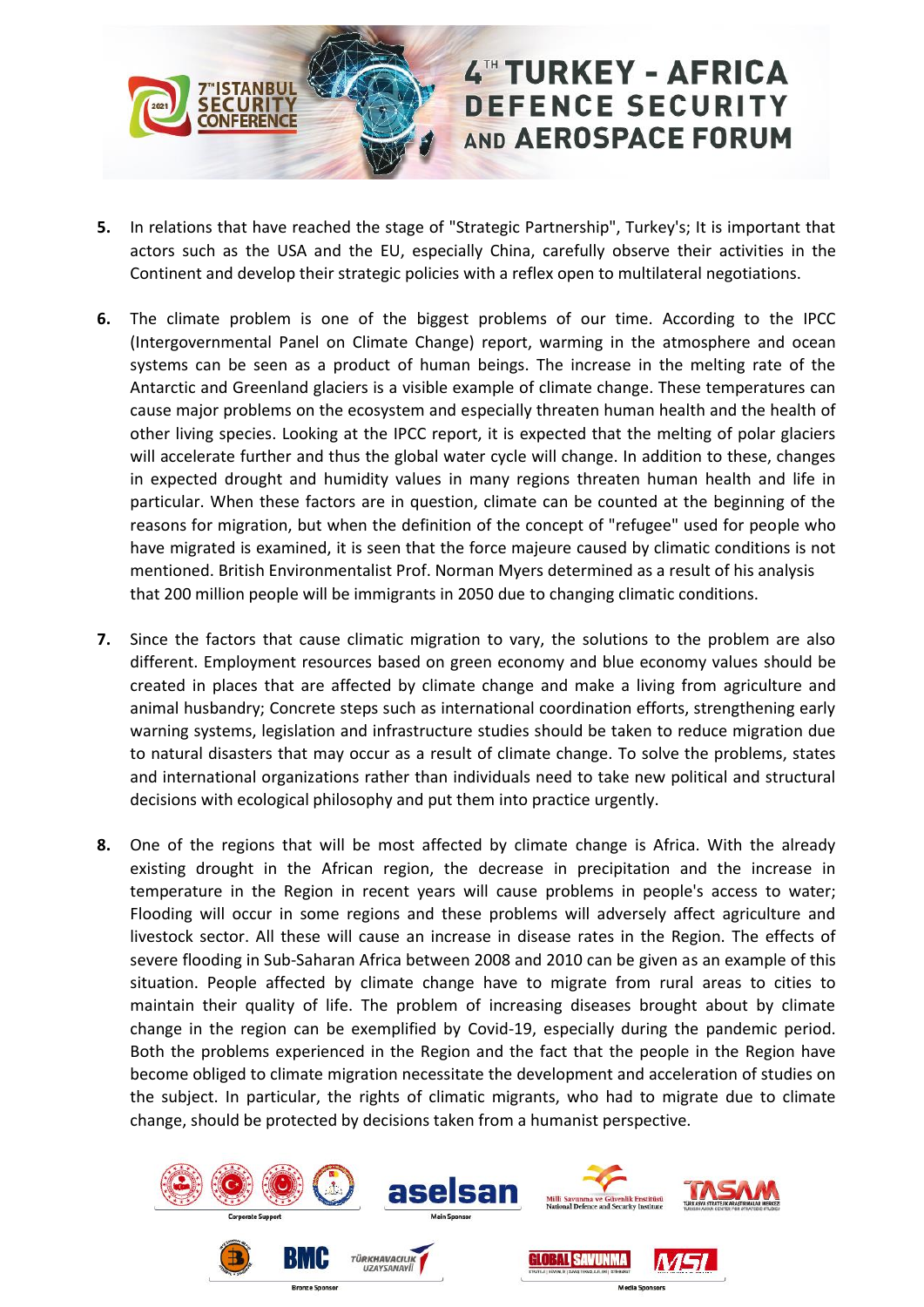

- **9.** Looking at the origins of political and economic instability in the Sahel geography; The factors that can be listed as environmental and food crises arising from unproductive lands, political and economic instability due to coup attempts and French plunder, terrorist movements spreading slowly in Mali, Burkina Faso and Niger since the 2000s, and the competition of global powers can be seen. In this context, terrorist acts that facilitate the penetration of global powers into the Region; In addition to the peacekeeping and maintenance operations led by France, the initiatives of the Russian mercenary group Wagner in Mali in recent months; China's efforts to be effective in the military bureaucracy staff of the regional states; Events such as Algeria and Mali experiencing significant diplomatic crises with France indicate that there is a global power struggle in the Sahel. Based on this claim, the basic question is; How the rise of Eastern actors such as China, Russia and Turkey will affect the current political, economic and cultural interests of Western states in the Sahel. The fact that these effects are leverage that will contribute to the stability and prosperity of the Region will confirm the reason for the existence of the new powers.
- **10.** Africa is one of the centers of power struggle known for its colonial history. To France, America and England, which are involved in the power struggle in Africa; Eastern actors such as Turkey, China and Russia were also added. One of the main reasons for the power struggle is the instability problem in the region where the struggle is taking place. Considering the Sahel region, where instability problems are experienced in Africa, the origins of this instability are; food and environmental crises, political instability and security gaps, vulnerable economy and foreign interventions. Climate changes have caused drought in the Sahel region of Africa, and this drought has also brought about famine, erratic rainfall and reduced access to water resources. The fact that France, which has been present in the Region for a long time, continues to implement its behind-the-scenes colonialism policies and the presence of terrorist organizations operating in the Region has made the Sahel more open to foreign interventions.
- **11.** Undoubtedly, the Republic of Turkey in the world where globalization has made distances increasingly insignificant; First, has to deepen its initiative policies towards Africa, Asia-Pacific and Latin America regions, especially the Balkans, North Africa and Sub-Saharan African countries, with the awareness of the legacy it inherited from the Ottoman Empire following the principle of succession (succession) valid in the lands where the Ottoman Empire ruled and in international law. He acts with the awareness that he is. This sense of duty has become evident as a missionary mission with historical background, symbolized by the founding philosophy of the Republic of Turkey. As a natural consequence of the policies of the opening, after the declaration of "Africa Year" in 2005 in Turkey, a new understanding of relations was achieved, and a climate in which both sides won was established.
- **12.** The development of economic relations with Africa has formed an important part of the Opening to Africa Action Plan. It is envisaged that trade, mutual encouragement of investments, prevention of double taxation, and economic, technical and scientific cooperation agreements with African countries to establish the legal infrastructure in economic terms. It has also been suggested that Turkey should become a member of the African Development Bank as a nonregional donor country. Other measures related to economy and trade are also included in the Action Plan. It has been determined that these recommendations have been realized to a large extent.

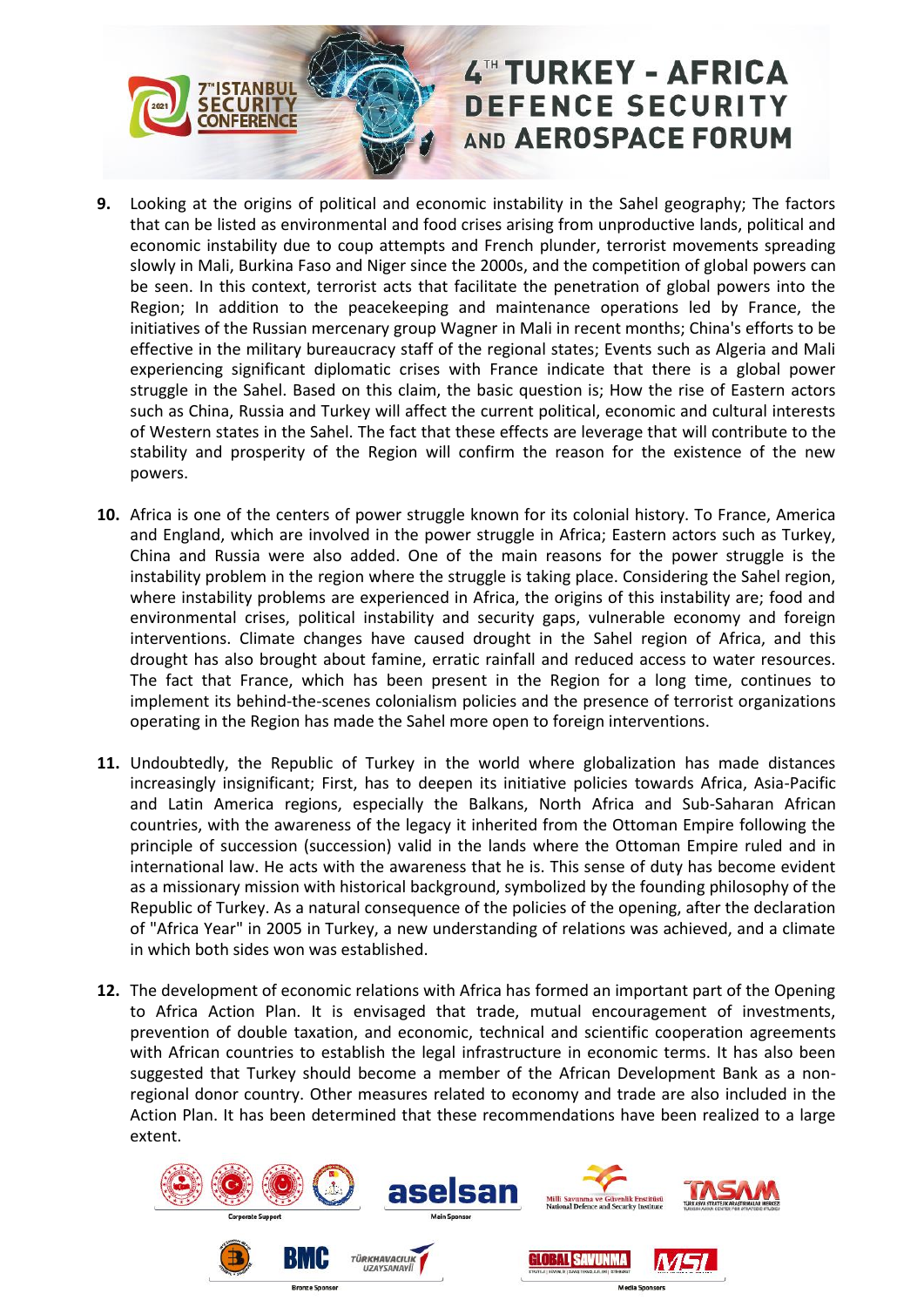

- **13.** Within the scope of the potential effects of development aid and security aid; It is possible to be effective in creating a welfare and peace process if policies are designed by the donors that integrate both the interests of the recipient and the military needs. Accordingly, unlike negative aid, which can have disastrous results, as seen in the Horn of Africa, positive aid; will turn armed conflict into peace by removing the root cause of violent conflict. each case; requires a special methodology following local identity, customs and traditions.
- **14.** There is no doubt that a much better future awaits the African continent, which has rich natural and human resources. With this; It is also necessary to accept the fact that the existence of democratic regimes that respect human rights and fundamental freedoms and the rule of law is a necessary and even a prerequisite for sustainable development.
- **15.** Both Western and Eastern states, especially France, exist in the Region with their military forces, both based on private military companies and to ensure peace. However, France insists on preserving its current presence in the Region and expresses this insistence to other actors trying to increase its presence in the Sahel region without hesitation. The main purpose of these actors and terrorist organizations in the Sahel region is to gain access to raw materials in the Region.
- **16.** Having the strategic ports of the Maghrib region, Libya (Tripoli) is now the most critical point of the conflict of interest in the Mediterranean. The "Agreement on the Limitation of Maritime Jurisdiction" signed between Turkey and Libya in 2019 created new balances in the Mediterranean. Libya is the second opening point after Syria in Russia's warm seas policy, and recently, Russia's mercenary organizations including former Russian army members such as Wagner have increased. All these are the elements that cause the current civil war and instability in the country to continue.
- **17.** Technologies related to unmanned systems have come a long way. Many technologies, especially UAVs, are used with air, land and sea systems. Artificial intelligence and fully autonomous robotic technologies will lead to a paradigm shift in all areas from conflict management, enforcement and law in the future. While developing in this field, different environments such as conventional weapons such as hypersonic missiles or cyber threats must not be forgotten.
- **18.** As the need in African countries increased more after the Covid-19 epidemic, Turkey provided active aid in the Region through TIKA. This is seen as a prestige issue for Western countries and initiatives can be taken through intelligence agencies.

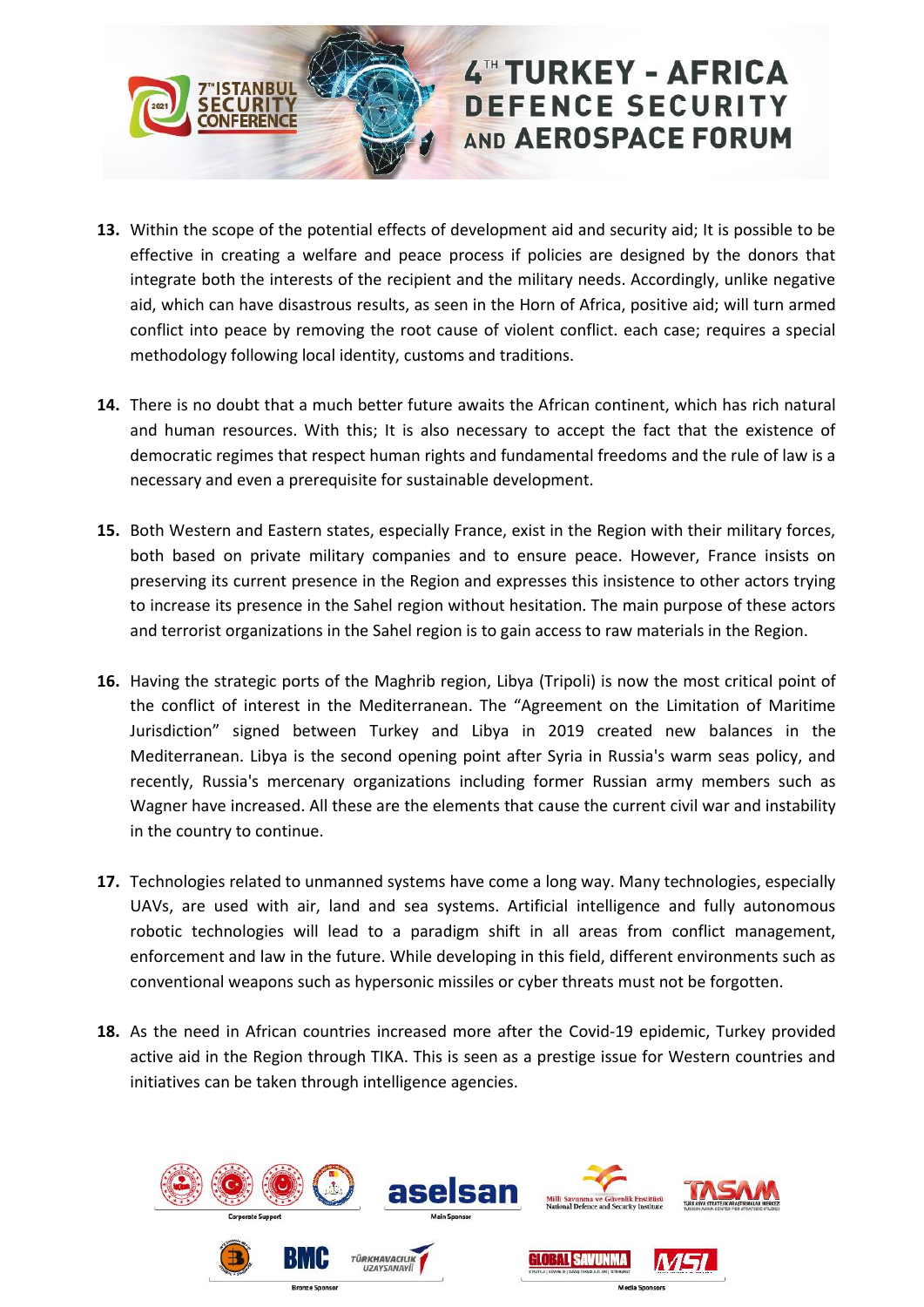

- **19.** Africa's entrenched security problems seriously disturb the peace of mind of the Region. Terrorism is disrupting the dynamics of Africa. There is a need to determine an approach that does not exploit these qualities of Africa and evaluates it primarily as a gain in favour of the Continent.
- **20.** Turkey carries out significant studies in this regard. Weapons and equipment support are given to African countries; The support is given to officer/non-commissioned officer, private/noncommissioned officer training and the military schools established to ensure the formation of qualified military units in the Region and a single-handed reflex against terrorism with the institutional army order.
- **21.** Cooperation between academia-higher education institutions for law enforcement education of countries or establishment of law enforcement colleges with special status directly is issued on the agenda recently. For example, establishing partnerships with higher education institutions in the context of the Police Qualifications Training Framework (PQEF) prepared in the UK in 2016, and accrediting the education of law enforcement units to other universities in return for the gendarmerie in Italy and Spain are practices to be evaluated in this perspective. In Turkey, the Gendarmerie and Coast Guard Academy, which was established in 2016, presents a different perspective as a higher education institution at all levels for law enforcement training. In this context, gendarmerie and police training is given to the internal security units of friendly and allied African countries.
- **22.** The fact that Al-Qaeda, ISIS, Boko-Haram, Al-Shabaab organizations operating in the African region maintain their dynamism and their financial resources are international poses a threat to the Gulf of Aden, one of the most important transit points in the world. It was foreseen that eliminating this threat with the internal security units, Gendarmerie and Coast Guard units would be a more effective solution. The need to establish a Gendarmerie in African countries, especially in regions that are actively affected by terrorism, was emphasized. The establishment and training of the Somali Gendarme, which will work in partnership with Turkey, will be significantly effective.
- **23.** In Turkey's developing defence industry breakthroughs, UAV/UAV-AD autonomous systems have become stronger within the framework of the "Strategic Partnership". Unmanned systems; information-based technologies (software technologies, computer software, information systems, etc.), material-based technologies (hardware technologies, hardware, equipment, systems and robots, etc.) electronic warfare systems should also be stronger and with a larger scale size, and African It should be one of the sources of inspiration for cooperation for their countries.
- 24. Especially after the 2<sup>nd</sup> Karabakh war, UAV/UAV-AD systems that changed the war tactical doctrines from the beginning; in the tactical field, the effect of the conflict on the method/style of operation (internal security operations and its direct contributions to the battlefield), at the strategic level, its effect on participation in the war and the execution of the war (paradigm change in security - fully autonomous systems, artificial intelligence, armed conflict law) in the new security conflict perspective will be the most decisive and decisive factor in the success of the armies.